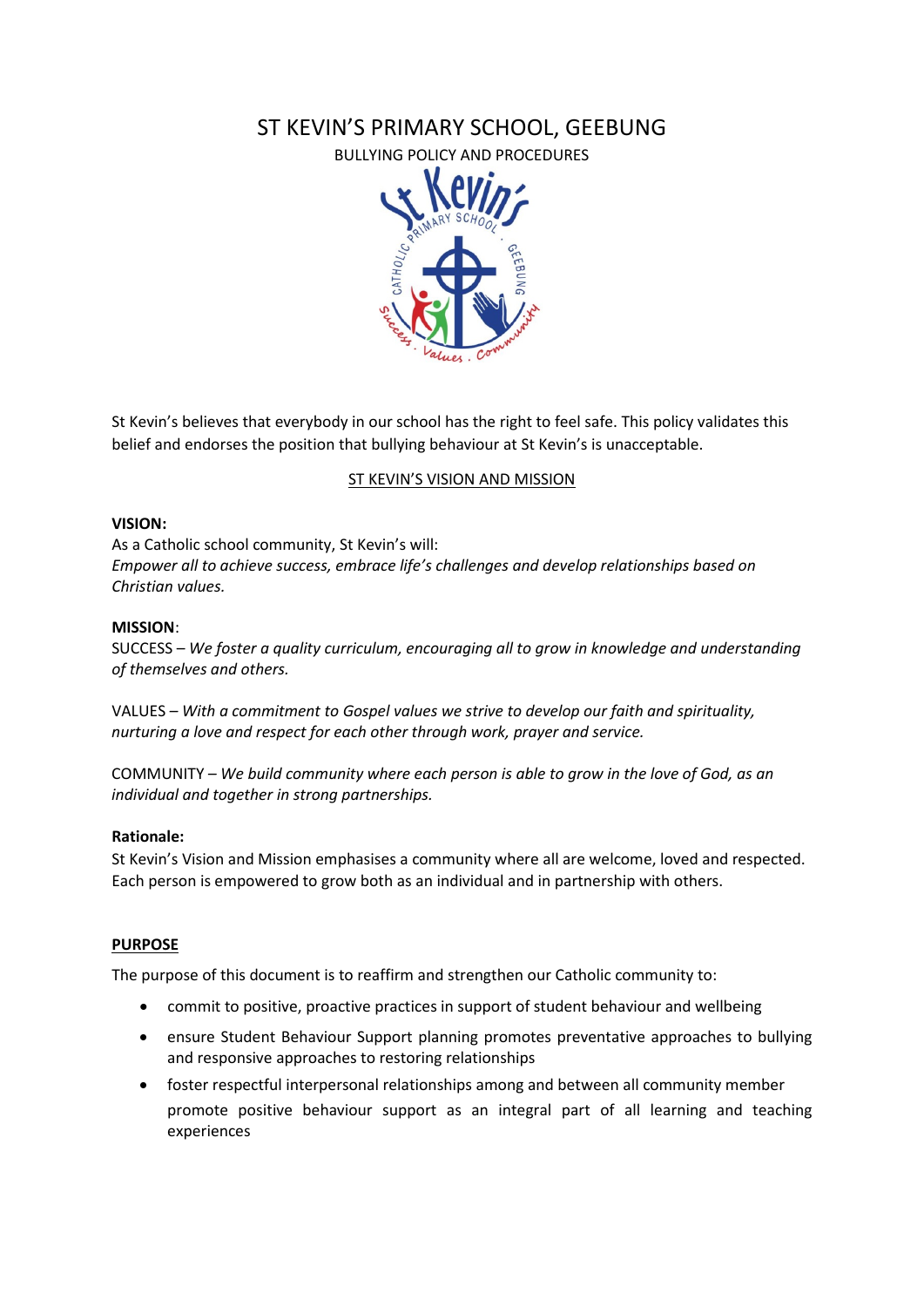## **Definition of Bullying**:

Bullying is ongoing and consistent:

- Verbal
- Physical
- Social
- Psychological behaviour that is harmful and involves the misuse or imbalance of power by an individual or group towards one or more persons. It is behaviour intended to hurt another through domination and results in a lack of defence by the target, creating feelings of oppression and humiliation.

## The following behaviours are not bullying:

- **n** mutual arguments and disagreements
- not liking someone or a single act of social rejection
- **•** one-off acts of meanness or spite
- isolated incidents of aggression, intimidation or violence

**These conflicts however still need to be addressed and resolved.**

## **Prevention of Bullying**

#### **Responsibilities of Principal:**

- promote a positive climate of respectful relationships
- ensure the Student Behaviour Support Guidelines are used to determine appropriate level of response
- respond quickly to all incidents of bullying and ensure support to any student affected by, engaging in or witnessing bullying behaviour

## **Responsibilities of Staff:**

- teach and model appropriate behaviours
- teach and clarify the definition of bullying, bullying behaviours and other anti-social behaviours
- commit to the implementation of school wide strategies
- teach and model active listening and conflict resolution listen to both sides of a story
- gain a full picture of the behaviours and circumstances
- recognise and value the partnership of home and school
- consistently follow procedures for action, reporting and recording

## **Responsibilities of Students:**

- practice and model appropriate behaviours
- commit to individual class covenants and school expectations to prevent bullying
- be a responsible bystander
- all involved are honest about the role they play/ed
- let an adult know what is happening
- continue to ask for help until the bullying is dealt with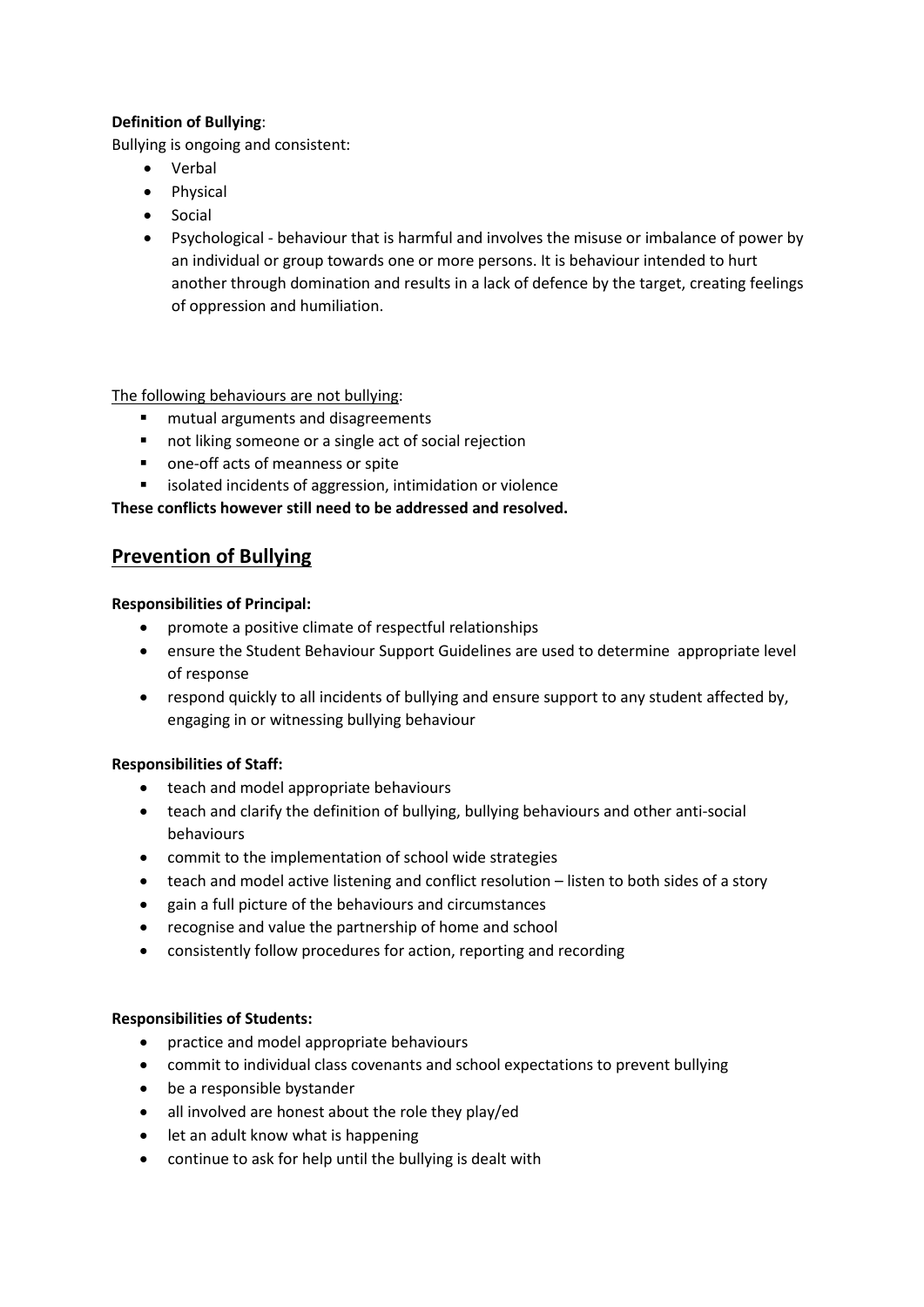#### **Responsibilities of Parents**:

- model a calm approach for your child
- teach and model positive behaviours at home
- listen carefully
- assist your child to identify and be clear about the area of concern
- ensure familiarity with school policies and procedures
- discuss concerning behaviours with the school as soon as possible.
- work within the school processes
- support your child to employ strategies
- recognise and value school and home partnership
- support your child throughout the solution process which may take some time
- listen to all sides
- Understand there are different viewpoints

## **Procedures for Action:**

## **How will the school respond to bullying?**

When an alleged bullying incident is reported the teacher or other staff member will:

#### **Step 1**

- a) Take the report seriously and report the incident to the Principal or APRE.
- b) Establish the facts and determine if it is bullying
- c) Apply appropriate consequences for the incident (see Behaviour Support Procedures)
- d) Monitor the situation
- e) Proceed to step 2 if there is a repeat incident

## **Step 2**

a) Admin team member will interview students individually to discuss and record.

b) Admin member/teacher mediates or arbitrates during "face to face" meeting of those involved

c) Outline procedure and expectations of children's behaviour.

- d) Apply appropriate consequences as per Behaviour Support Procedures
- e) Children advised that parents will be contacted (see step 3)
- f) Resolution recorded and filed
- g) Continue monitoring

## **Step 3**

a) Discussion with parents will clearly state that bullying will not be tolerated and further instances could result in significant withdrawal from the playground and/or suspension

## **What can I do if my child reports bullying at home**

#### **Step 1:**

Listen carefully to your child and show concern and support.

## **Step 2:**

Ask your child the following questions to understand if there is a repeated pattern:

• What, where and when did the incident happen?